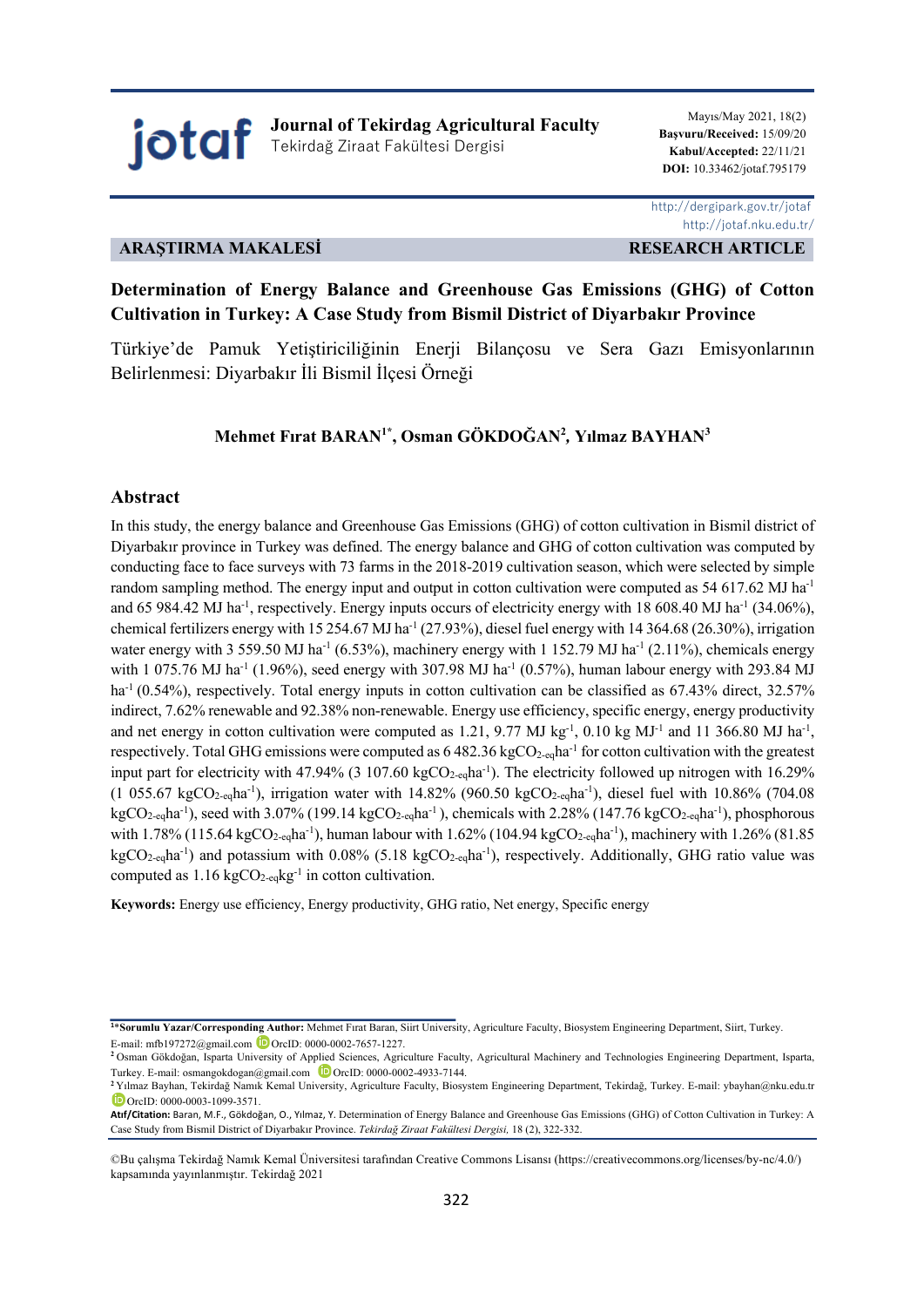# **Özet**

Bu çalışmada Türkiye'nin Diyarbakır ilinin Bismil ilçesinde pamuk yetiştiriciliğinin enerji bilançosu ve sera gazı emisyonlarının belirlenmesi amaçlanmıştır. 2018-2019 yetiştiricilik sezonunda basit tesadüfi örnekleme yöntemine göre seçilen 73 işletme ile yüzyüze anket yapılarak pamuk yetiştiriciliğinin enerji bilançosu ve sera gazı emisyonu hesaplanmıştır. Pamuk yetiştiriciliğinde enerji girdisi ve enerji çıktısı sırasıyla 54 617.62 MJ ha-1 ve 65 984.42 MJ ha<sup>-1</sup> olarak hesaplanmıştır. Girdiler sırasıyla 18 608.40 MJ ha<sup>-1</sup> (34.06%) ile elektrik enerjisi, 15 254.67 MJ ha-1 (27.93%) ile kimyasal gübre enerjisi, 14 364.68 (26.30%) ile dizel yakıt enerjisi, 3 559.50 MJ ha-<sup>1</sup> (6.53%) ile sulama suyu enerjisi, 1 152.79 MJ ha<sup>-1</sup> (2.11%) ile makine enerjisi, 1 075.76 MJ ha<sup>-1</sup> (1.96%) ile kimyasal enerji, 307.98 MJ ha<sup>-1</sup> (0.57%) ile tohum enerjisi, 293.84 MJ ha<sup>-1</sup> (0.54%) ile insan isgücü enerjisinden oluşmaktadır. Pamuk yetiştiriciliğinde toplam girdi enerjisinin %67.43'ü doğrudan, %32.57'si dolaylı, %7.62'si yenilenebilir ve %92.38'i ise yenilenemez olarak sınıflandırılabilir. Pamuk yetiştiriciliğinde enerji kullanım etkinliği, spesifik enerji, enerji verimliliği ve net enerji sırasıyla 1.21, 9.77 MJ kg<sup>-1</sup>, 0.10 kg MJ<sup>-1</sup> ve 11 366.80 MJ ha<sup>-1</sup> olarak hesaplanmıştır. Pamuk yetiştiriciliğinde toplam sera gazı emisyonu 6 482.36 kgCO<sub>2-es</sub>ha<sup>-1</sup> olarak hesaplanmış olup, en büyük oran %47.94 (3 107.60 kgCO<sub>2-eq</sub>ha<sup>-1</sup>) ile elektrik olarak hesaplanmıştır. Elektriği sırasıyla %16.29 (1 055.67 kgCO<sub>2-eş</sub>ha<sup>-1</sup>) ile azot, %14.82 (960.50 kgCO<sub>2-eş</sub>ha<sup>-1</sup>) ile sulama suyu, %10.86 (704.08  $kgCO_{2-}$ eşha<sup>-1</sup>) ile dizel yakıt, %3.07 (199.14 kgCO<sub>2-eş</sub>ha<sup>-1</sup>) ile tohum, %2.28 (147.76 kgCO<sub>2-eş</sub>ha<sup>-1</sup>) ile kimyasallar, %1.78 (115.64 kgCO<sub>2-eş</sub>ha<sup>-1</sup>) ile fosfor, %1.62 (104.94 kgCO<sub>2-eş</sub>ha<sup>-1</sup>) ile insan işgücü, %1.26 (81.85 kgCO<sub>2-eş</sub>ha<sup>-1</sup>) ile makine ve %0.08 (5.18 kgCO<sub>2-eş</sub>ha<sup>-1</sup>) ile potasyum takip etmiştir. Ayrıca pamuk yetiştiriciliğinde GHG oranı 1.16 kgCO<sub>2-eş</sub>kg<sup>-1</sup> olarak hesaplanmıştır.

**Anahtar Kelimeler:** Enerji kullanım etkinliği, Enerji verimliliği, GHG oranı, Net enerji, Spesifik enerji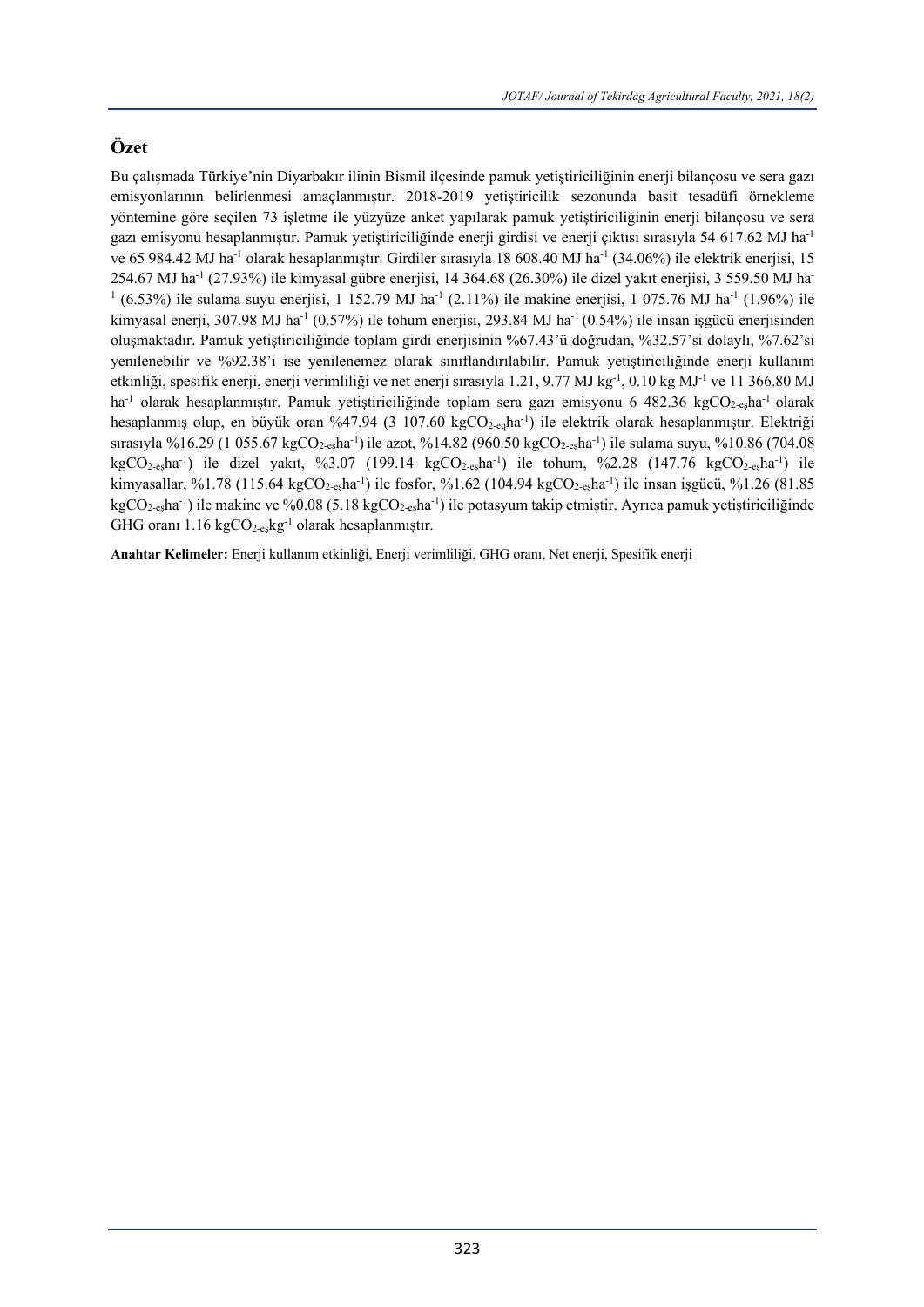# **1. Introduction**

Cotton is one of the most important products in the world agriculture, industry and trade because of its very different and important utilization areas. In addition to the increasing world population, the increasing needs of human beings for consumption increase, the importance of this versatile plant day by day. Growing interest in natural fibers and rising living standards in the world increases the demand for cotton plants (Anonymous, 2020a). According to the data of the International Cotton Advisory Committee (ICAC), 32.825 million hectares of cotton were cultivated in the world in the 2018/19 cultivation period. In this season, 37% of the 32.825 million hectares of cotton cultivated in India. India is followed by the USA, China, Pakistan and Brazil in the width of the cultivation areas. As the result of the expansion of cotton cultivation areas in African countries in recent years, despite the grow, Turkey has ranked 11<sup>th</sup> in terms of world cotton cultivation area (Anonymous, 2020b).

It is an important industrial plant that constitutes the raw materials with fiber in textile industry, oil obtained from its core in vegetable oil industry, aperture and pulp in animal feed industry, linters in paper, furniture and cellulose industry. Cotton is an important and strategic product that provides great benefits to our country's economy with this wide area of use, added value and employment opportunities. Due to these features, it has a contribution to the development of both agriculture and industry of the regions and countries grown (Anonymous, 2020c). Areas where have intensive cotton cultivation in Turkey; Aegean, Çukurova, Southeastern Anatolia Regions and Antalya. In the 2017/18 cotton season, in 502 thousand hectares 882 thousand tons of cotton fiber cultivation was made, and about 1 million 571 thousand tons of cotton was consumed in Turkey. In the 2017/18 cotton cultivation season, in return to 882 thousand tons of fiber cotton, 2.5 million tons of seed cotton was cultivated, and fiber cotton yield was 1 820 kg ha<sup>-1</sup>. Şanlıurfa, Aydın, Hatay, Diyarbakır, Adana and İzmir have 6 provinces in Turkey that meets 88% of cultivation, respectively. Şanlıurfa province alone meets 42% of all production. The share of the other 23 cotton cultivating provinces in cultivation is between 0.1% and 1.3% (Anonymous, 2020d). Since cotton is a selective plant in terms of climate characteristics, it can be grown in limited places in our country (Karademir et al. 2015).

Semerci et al. (2019) reported that; "Agricultural production is widely mechanised which is powered by fossil fuels. Although this provides more income, it decreases the level of labor force usage. Especially in developed countries, fossil fuel usage levels in agricultural production are quite high, and the side effects of unconscious energy consumption makes planned energy consumption inevitable (Öztürk et al., 2015; Çelen, 2016)". In order to evaluate productivity, it is a more practical approach to check the total energy value that is used in agricultural production, to the energy value that is used from agricultural production (Öztürk, 2011). In production efficiency is defined as the ratio of the sum of weighted outputs to the sum of weighted inputs or as the ratio of the actual output to the optimal output. The weights for inputs and outputs are guessed to the best benefit for each unit so as to maximize its relative efficiency (Mukherjee, 2008; Mousavi-Avval et al., 2011). Rising the usage of energy inputs in agriculture led to numerous environmental issues like high consumption of non-renewable energy resources, loss of biodiversity, pollution of the aquatic environment by the nutrients N and P as well as by pesticides (Nemecek et al., 2011; Khoshnevisan et al., 2013). Global warming is one of the most important subjects in the last time. Agricultural GHG emissions account for 10-12% of all anthropogenic GHG emissions (Brown et al., 1998; Khoshnevisan et al., 2013).

Several studies were performed on cotton agriculture energy balance in agricultural production. Studies were done on energy balance of cotton (Singh et al., 2000; Yılmaz et al. 2005; Ören and Öztürk, 2006; Polat et al. 2006; Dağıstan et al. 2009; Şehri 2012; Zahedi et al. 2014; Baran, 2016; Semerci et al., 2019). Many studies were performed on energy balance in agricultural products. For example, studies were done on energy use efficiency of maize (Konak et al., 2004), wheat (Tipi et al., 2009; Çiçek et al., 2011; Gökdoğan and Sevim, 2016; Unakıtan and Aydın, 2018), legume (Ertekin et al., 2010), lentil (Asakereh et al., 2010), corn silage (Barut et al., 2011), sunflower (Bayhan, 2016; Akdemir et al. 2017; Unakıtan and Aydın, 2018), chickpea (Marakoğlu and Çarman, 2009; Marakoğlu et al., 2010; Karaağaç et al., 2019), sesame (Baran and Gokdogan, 2017), tomato (Hatırlı et al., 2005; Esengün et al., 2007; Saltuk, 2019). For example, studies were performed on GHG of cotton (Pishgar-Komleh et al., 2012a), potato (Pisghar-Komleh et al., 2012b), wheat (Khoshnevisan et al., 2013), rice (Maraseni et al., 2018),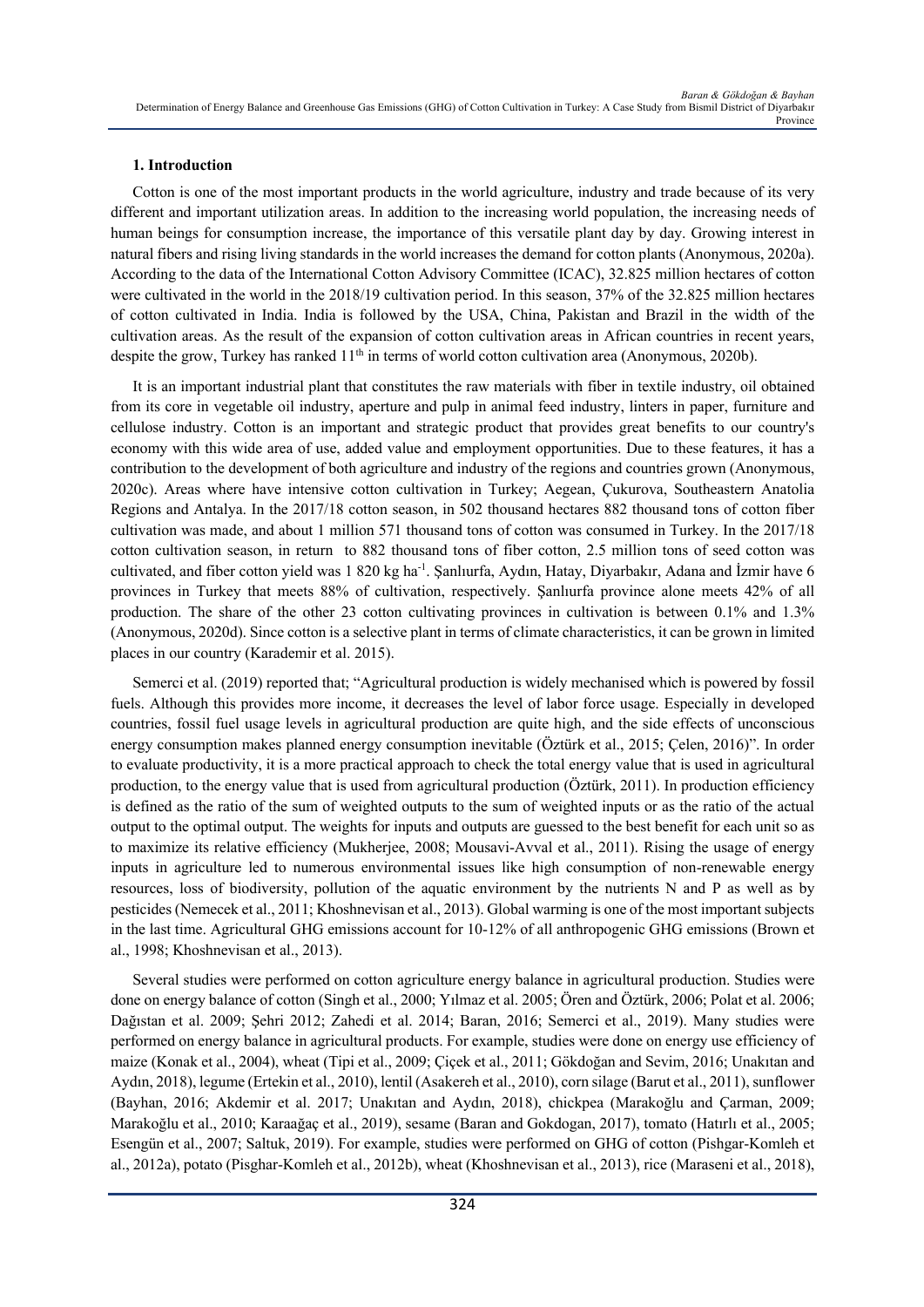field crops (Eren et al., 2019) etc. No studies related to the energy balance and GHG of cotton cultivation in Diyarbakır province has been covered in this study. In this study, it was aimed to define the energy balance and GHG in cotton cultivation in Bismil district of Diyarbakır province.

### **2. Materials and Methods**

Diyarbakır province is in the central part of the Southeastern Anatolia Region at the northern end of Mesopotamia. Siirt, Muş from the east; Mardin from the south; Şanlıurfa, Adıyaman, Malatya from the west; It is surrounded by the provinces of Elazığ and Bingöl from the north. Its area is 1 516 200 km<sup>2</sup>, between 37.905199 and 40.231934 north latitudes and 40.37 and 41.20 east longitudes. It is surrounded by mountains that are not too high and its middle is hollow. It is covered with 37% of mountains and 31% of plains. The plains are suitable for agriculture and fertile. These fertile lands are irrigated by the Tigris River and its tributaries. It is 650 m above sea level. This height is 640 m in some places and 660 m in some places (Anonymous, 2020e). Main material of this study consisted of primary data that were collected from 73 cotton farms in Bismil district of Diyarbakır province in Turkey by face to face in 2018- 2019 cultivation season. Data of the study were collected from cotton farms which were defined by the Simple Random Sampling Method. The equation 1 of the method that was used to define the sample size was given below (Çiçek and Erkan, 1996).

$$
n = \frac{N \times s^2 \times t^2}{(N-1)d^2 + (s^2 \times t^2)} \tag{Eq.1}
$$

In the formula; n, is the required sample size; N, the number of total farms in the region; s, standard deviation; t, the reliability coefficient (1.96 which represents, 95% confidence); d, acceptable error (5% deviation). The acceptable error value was defined to be 5%, and the sample size was computed as 73. In order to define the sample villages and farms, the Simple Random Sampling Method was used by means of data that were obtained from the Farmers' Registration System records of the Agriculture and Forestry Directorate. In *Table 1*, energy equivalents of inputs and output were given as energy values in cotton cultivation. Energy balance computations were performed to define the productivity levels of cotton cultivation. Input amounts were computed and then these inputs data were multiplied by the energy equivalent coefficient. When defining the energy equivalent coefficients, previous energy balance studies were used. By adding energy equivalents of all inputs in MJ unit, the total energy equivalent was defined. Energy use efficiency, specific energy, energy productivity and net energy were computed by using the following equations 2,3,4,5 (Mandal et al. 2002; Mohammadi et al. 2008; Mohammadi et al., 2010).

Energy use efficiency = 
$$
\frac{\text{Energy output} (\frac{MJ}{ha})}{\text{Energy input} (\frac{M}{ha})}
$$
 (Eq.2)

Specific energy = 
$$
\frac{\text{Energy input}(\frac{MJ}{ha})}{\text{Product output}(\frac{kg}{ha})}
$$
 (Eq.3)

Energy productivity = 
$$
\frac{\text{Product output }(\frac{\text{kg}}{\text{ha}})}{\text{Energy input }(\frac{\text{MJ}}{\text{ha}})}
$$
(Eq.4)

Net energy = Energy output  $(MJ ha^{-1})$  - Energy input  $(MJ ha^{-1})$ ) (Eq.5)

In this study, greenhouse gas emissions (GHG) coefficients of inputs in cotton cultivation were given in *Table*  2. Eren et al. (2019) reported that; "The GHG emissions (kgCO<sub>2-eq</sub>ha<sup>-1</sup>) associated with the inputs to growing 1 ha of plant were calculated as following adapted by Hughes et al. (2011).  $\Sigma$  where R(i) is the application rate of input i (unit<sub>input</sub>ha<sup>-1</sup>) and EF(i) is the GHG emission coefficient of input i (kgCO<sub>2-eq</sub>unit<sub>input</sub><sup>-1</sup>). Morever, an index is defined to evaluate the amount of emitted kgCO<sub>2-eq</sub> per kg yield as following adapted Houshyar et al. (2015) and Khoshnevisan et al. (2014). Where  $I<sub>GHG</sub>$  is GHG ratio and Y is the yield as kg per ha".

$$
GHG_{ha} = \sum_{i=1}^{n} R(i) \times EF(i)
$$
 (Eq.6)

$$
I_{GHG} = \frac{GHG_{ha}}{Y}
$$
 (Eq.7)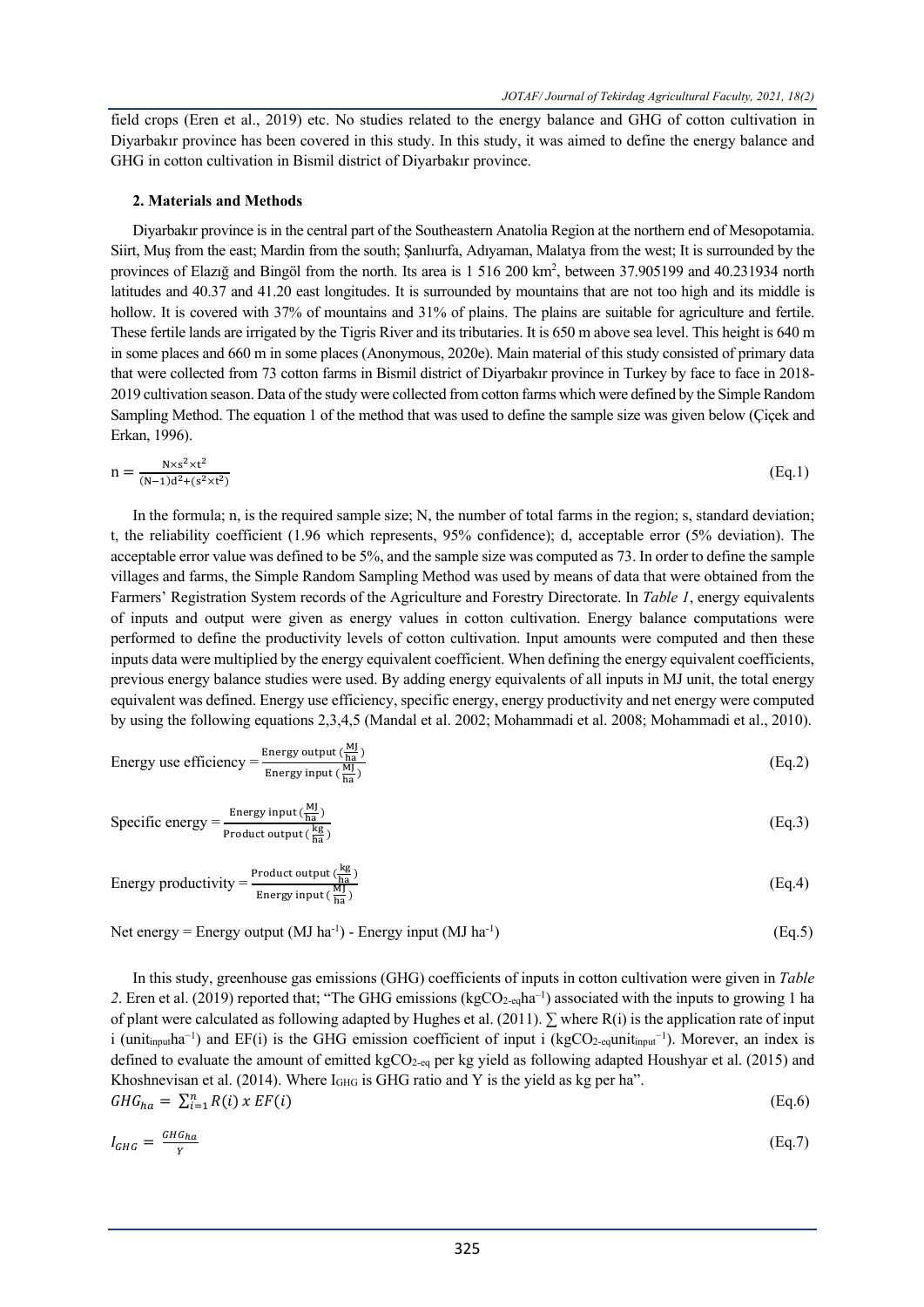Energy balance of cotton cultivation were defined were given in *Table 3*. Koçtürk and Engindeniz (2009) reported that; "The input energy can also be classified into direct and indirect, and renewable and non-renewable forms. The indirect energy consists of pesticide and fertilizer while the direct energy includes human and animal power, diesel and electricity energy used in the production process. On the other hand, non-renewable energy includes petrol, diesel, electricity, chemicals, fertilizers, machinery, while renewable energy consists of human and animal labour (Mandal et al. 2002; Singh et al. 2003)". Energy use efficiency computations in cotton cultivation were given in *Table 4*. Energy inputs of cotton cultivation in the form of direct, indirect, renewable and non-renewable energy were given in *Table 5*.

| <b>Inputs and outputs</b> | Unit           | <b>Energy equivalent</b><br>coefficient | <b>References</b>                         |
|---------------------------|----------------|-----------------------------------------|-------------------------------------------|
| <b>Inputs</b>             | Unit           | Values ( $MJ$ unit <sup>-1</sup> )      | <b>References</b>                         |
| Human labour              | h              | 1.96                                    | Mani et al. 2007;                         |
|                           |                |                                         | Karaağaç et al., 2011                     |
| Machinery                 | h              | 64.80                                   | Singh 2002; Kızılaslan, 2009              |
|                           |                | Chemical fertilizers                    |                                           |
| Nitrogen                  | kg             | 60.60                                   | Singh 2002                                |
| Phosphorous               | kg             | 11.10                                   | Singh 2002                                |
| Potassium                 | kg             | 6.70                                    | Singh 2002                                |
| Chemicals                 | kg             | 101.20                                  | Yaldız et al. 1993                        |
| Microelements             | kg             | 120                                     | Mandal et al., 2002; Singh, 2002; Çanakcı |
|                           |                |                                         | and Akinci, 2006; Banaeian et al., 2011   |
| Diesel fuel               | L              | 56.31                                   | Singh, 2002; Demircan et al. 2006         |
| Electricity               | kWh            | 3.60                                    | Özkan et al., 2004                        |
| Irrigation water          | m <sup>3</sup> | 0.63                                    | Yaldız et al., 1993                       |
| Seed                      | kg             | 11.80                                   | Singh, 2002; Yılmaz et al. 2005;          |
| Output                    | Unit           | Values (MJ unit <sup>-1</sup> )         | Reference                                 |
| Cotton                    | kg             | 11.80                                   | Singh, 2002; Yilmaz et al. 2005           |

#### *Table 1. Energy equivalents in cotton cultivation*

*Table 2. Greenhouse gas (GHG) emissions coefficients in cotton cultivation*

| <b>Inputs</b>    | Unit           | <b>GHG</b> coefficient<br>$(kgCO2-equnit-1)$ | <b>References</b>                     |  |
|------------------|----------------|----------------------------------------------|---------------------------------------|--|
| Human labour     | h              | 0.700                                        | Nguyen, T.L.T. and Hermansen, 2012;   |  |
|                  |                |                                              | Eren et al., 2019                     |  |
| Machinery        | MJ             | 0.071                                        | Pishgar-Komleh et al., 2012b;         |  |
|                  |                |                                              | Eren et al., 2019                     |  |
| Nitrogen         | kg.            | 4.570                                        | BioGrace-II, 2015; Eren et al., 2019  |  |
| Phosphorous      | kg             | 1.180                                        | BioGrace-II, 2015; Eren et al., 2019  |  |
| Potassium        | kg             | 0.640                                        | BioGrace-II, 2015; Eren et al., 2019  |  |
| Chemicals        | kg             | 13.900                                       | BioGrace-II, 2015; Eren et al., 2019  |  |
| Diesel fuel      | L              | 2.760                                        | Clark et al., 2016; Eren et al., 2019 |  |
| Electricity      |                | 0.167                                        |                                       |  |
| (for Turkey)     | MJ             |                                              | BioGrace-II, 2015; Eren et al., 2019  |  |
| Irrigation water | m <sup>3</sup> | 0.170                                        | Lal, 2004; Eren et al., 2019          |  |
| Seed             | kg.            | 7.630                                        | Clark et al., 2016; Eren et al., 2019 |  |

## **3. Results and Discussion**

According to surveys in cotton farms, the average amount of cotton cultivated per hectare during 2018-2019 cultivation season was computed as 5 591.90 kg ha<sup>-1</sup>. If the average values are examined by referring to *Table 3*,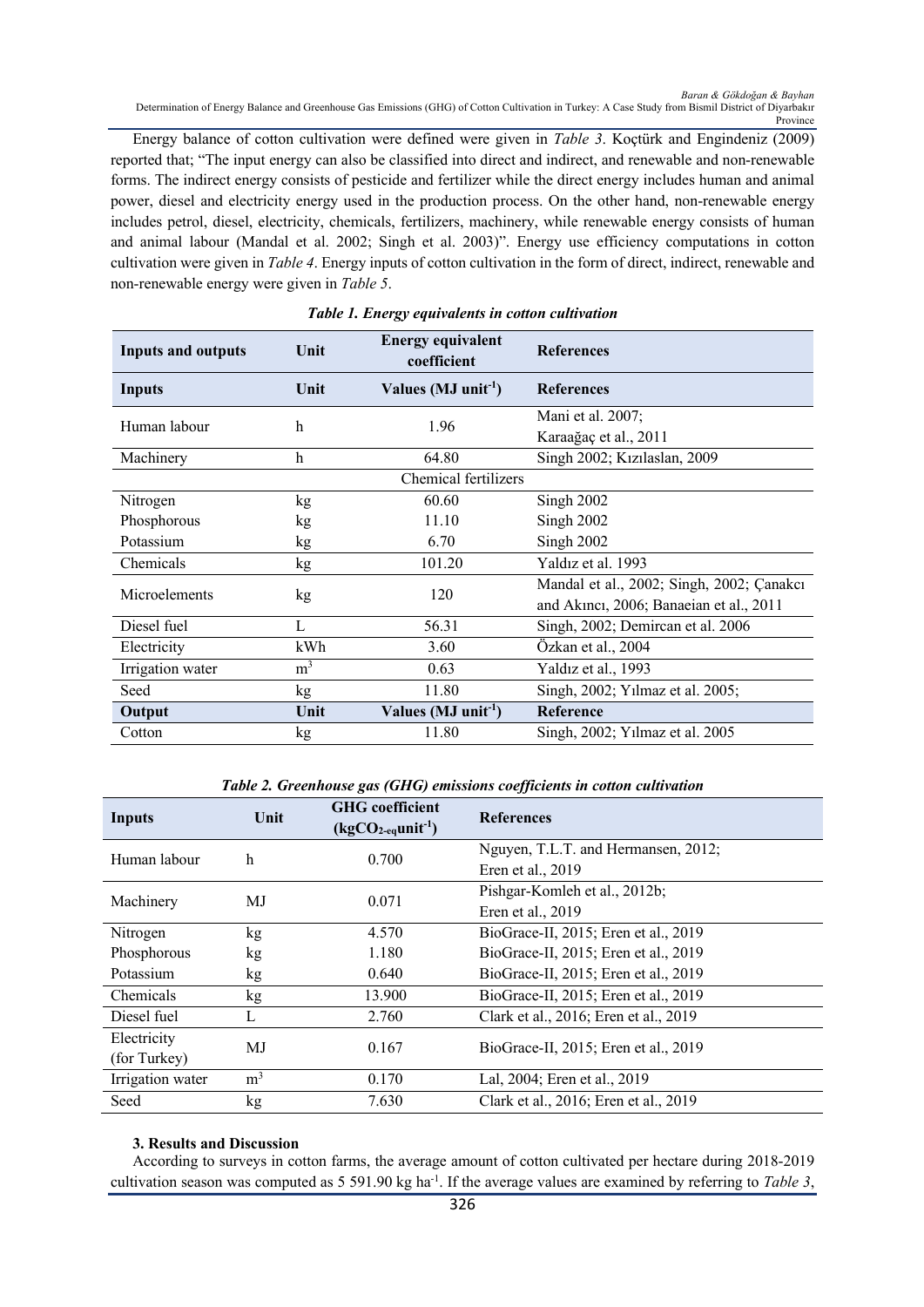it can be seen that the highest energy inputs in cotton cultivation were electricity energy with 18 608.40 MJ ha<sup>-1</sup> (34.06%), chemical fertilizers energy with 15 254.67 MJ ha<sup>-1</sup> (27.93%), diesel fuel energy with 14 364.68 MJ ha<sup>1</sup> (26.30%), irrigation water energy with 3 559.50 MJ ha<sup>-1</sup> (6.53%), machinery energy with 1 152.79 MJ ha<sup>-1</sup> (2.11%), chemicals energy with 1 075.76 MJ ha<sup>-1</sup> (1.96%), seed energy with 307.98 MJ ha<sup>-1</sup> (0.57%), human labour energy with 293.84 MJ ha<sup>-1</sup> (0.54%), respectively. In previous studies, Singh et al. (2000), Dağıstan et al. (2009) and Baran (2016) concluded in their cotton study that the chemical fertilizers energy usage had the first part 51.32%, 45.31% and 30.15% by respectively. Polat et al. (2006), Ören and Öztürk (2006) and Zahedi et al. (2014) concluded in their cotton study that the diesel fuel energy usage had the first part 27.47%, 41.24% and 47.40% by respectively. Yılmaz et al. (2005) concluded in their cotton study that the irrigation water energy usage had the first part 31.10%, Semerci et al. (2019) concluded in their cotton study that the electricity energy usage had the first part 36.61%.

| Table 3. Energy balance in cotton cultivation |                           |                          |                   |                           |              |  |
|-----------------------------------------------|---------------------------|--------------------------|-------------------|---------------------------|--------------|--|
| <b>Inputs</b>                                 | Unit                      | <b>Energy equivalent</b> | <b>Input used</b> | <b>Energy</b>             | <b>Ratio</b> |  |
|                                               |                           | $(MJ \text{ unit}^{-1})$ | per hectare       | value                     | (%)          |  |
|                                               |                           |                          | $(unit ha-1)$     | $(MJ ha^{-1})$            |              |  |
| Human labour                                  | $\mathbf h$               | 1.96                     | 149.92            | 293.84                    | 0.54         |  |
| Soil preparation                              | $\,$ h                    | 1.96                     | 8.13              | 15.94                     |              |  |
| Sowing                                        | $\mathbf h$               | 1.96                     | 1.37              | 2.69                      |              |  |
| Hoeing                                        | $\mathbf h$               | 1.96                     | 114.92            | 225.24                    |              |  |
| Fertilization                                 | $\mathbf h$               | 1.96                     | 1.32              | 2.59                      |              |  |
| Spraying                                      | $\mathbf h$               | 1.96                     | 6.78              | 13.29                     |              |  |
| Irrigation                                    | $\mathbf h$               | 1.96                     | 14.28             | 27.99                     |              |  |
| Harvest                                       | $\mathbf h$               | 1.96                     | 3.12              | 6.12                      |              |  |
| Machinery                                     | $\overline{h}$            | 64.80                    | 17.79             | 1 1 5 2 . 7 9             | 2.11         |  |
| Soil preparation                              | $\mathbf{h}$              | 64.80                    | 5.12              | 331.78                    |              |  |
| Sowing                                        | $\boldsymbol{\mathrm{h}}$ | 64.80                    | 1.11              | 71.93                     |              |  |
| Hoeing                                        | $\mathbf h$               | 64.80                    | 3.69              | 239.11                    |              |  |
| Fertilization                                 | $\,$ h                    | 64.80                    | 1.21              | 78.41                     |              |  |
| Spraying                                      | $\mathbf h$               | 64.80                    | 4.71              | 305.21                    |              |  |
| Harvest                                       | $\mathbf h$               | 64.80                    | 1.95              | 126.36                    |              |  |
| Chemicals                                     | kg                        | 101.20                   | 10.63             | 1 075.76                  | 1.96         |  |
| Chemical fertilizers                          |                           |                          |                   | 15 254.67                 | 27.93        |  |
| Nitrogen                                      | $\mathrm{kg}$             | 60.60                    | 231               | 13 998.60                 |              |  |
| Phosphorous                                   | kg                        | 11.10                    | 98                | 1 087.80                  |              |  |
| Potassium                                     | kg                        | 6.70                     | 8.10              | 54.27                     |              |  |
| Microelements                                 | kg                        | 120                      | 0.95              | 114                       |              |  |
| Diesel fuel                                   | L                         | 56.31                    | 255.10            | 14 3 64 .68               | 26.30        |  |
| Electricity                                   | kWh                       | 3.60                     | 5169              | 18 608.40                 | 34.06        |  |
| Irrigation water                              | m <sup>3</sup>            | 0.63                     | 5650              | 3 5 5 9 . 5 0             | 6.53         |  |
| Seed                                          | kg                        | 11.80                    | 26.10             | 307.98                    | 0.57         |  |
| <b>Total inputs</b>                           |                           |                          |                   | 54 617.62                 | 100          |  |
| Output                                        | Unit                      | <b>Energy equivalent</b> | <b>Output</b> per | <b>Energy</b>             | Ratio        |  |
|                                               |                           | $(MJ \text{ unit}^{-1})$ | hectare           | value                     | (%)          |  |
|                                               |                           |                          | $(unit ha-1)$     | $(MJ)$ ha <sup>-1</sup> ) |              |  |
| Cotton                                        | kg                        | 11.80                    | 5 5 9 1.90        | 65 984.42                 | 100          |  |
| <b>Total output</b>                           |                           |                          |                   | 65 984.42                 | 100          |  |

Cotton, energy input, energy output, energy use efficiency, specific energy, energy productivity and net energy in cotton plant cultivation were computed as  $5\,591.90$  kg ha<sup>-1</sup>, 54 617.62 MJ ha<sup>-1</sup>, 65 984.42 MJ ha<sup>-1</sup>, 1.21, 9.77 MJ kg<sup>-1</sup>, 0.10 kg MJ<sup>-1</sup> and 11 366.80 MJ ha<sup>-1</sup>, respectively (*Table 4*). In previous studies, Singh et al. (2000) defined energy use efficiency as 10.20, Yılmaz et al. (2005) as 0.74, Ören and Öztürk (2006) as 2.38, Polat et al. (2006)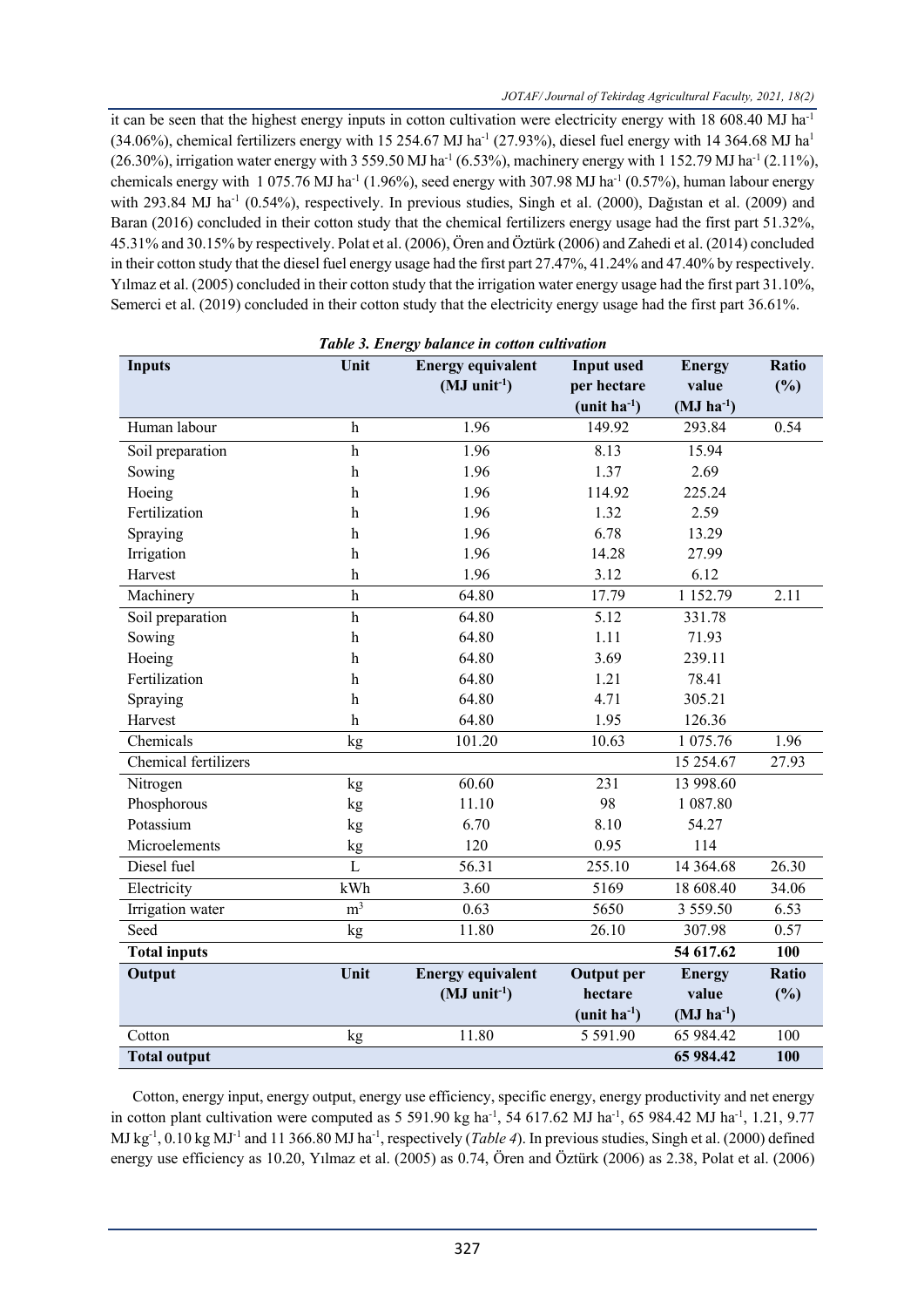as 2.52, Dağıstan et al. (2009) as 2.36, Şehri (2012) as 1.63, Zahedi et al. (2014) as 0.70, Baran (2016) as 3.79, Semerci et al. (2019) as 1.11, respectively.

| <b>Computations</b>   | Unit                  | <b>Values</b> |  |  |
|-----------------------|-----------------------|---------------|--|--|
| Cotton                | $kg$ ha <sup>-1</sup> | 5 5 9 1 . 9 0 |  |  |
| Energy input          | $MJ$ ha <sup>-1</sup> | 54 617.62     |  |  |
| Energy output         | $MJ$ ha <sup>-1</sup> | 65 984.42     |  |  |
| Energy use efficiency |                       | 1.21          |  |  |
| Specific energy       | $MJ$ kg $^{-1}$       | 9.77          |  |  |
| Energy productivity   | $kg \, MJ^{-1}$       | 0.10          |  |  |
| Net energy            | $MJ$ ha <sup>-1</sup> | 11 366.80     |  |  |

|  | Table 4. Energy use efficiency computations in cotton cultivation |  |
|--|-------------------------------------------------------------------|--|
|  |                                                                   |  |

The part of energy inputs, used in the cotton cultivation, in accordance with the direct, indirect, renewable and non-renewable energy groups were given in *Table 5*. As can be examined from *Table 5*, the total energy input used in cotton cultivation can be classified as 67.43% direct and 32.57% indirect. As can be examined from *Table 5*, the total energy input used in cotton cultivation can be classified as 7.62% renewable and 92.38% non-renewable. Similarly, it was defined that the ratio of non-renewable energy was higher than the ratio of renewable energy in cotton Singh et al. (2000), cotton (Yılmaz et al., 2005), cotton (Ören and Öztürk, 2006), cotton (Polat et al., 2006), cotton (Dağıstan et al., 2009), cotton (Şehri, 2012), cotton (Zahedi et al., 2014), cotton (Baran 2016), cotton (Semerci et al., 2019). Greenhouse gas emissions (GHG) of inputs in cotton cultivation were given *Table 6*.

| <b>Type of energy</b>             | Energy input $(MJ ha-1)$ | Ratio $(\% )$ |
|-----------------------------------|--------------------------|---------------|
| Direct energy <sup>a</sup>        | 36 826.42                | 67.43         |
| Indirect energy b                 | 17 791.20                | 32.57         |
| <b>Total</b>                      | 54 617.62                | 100           |
| Renewable energy c                | 4 1 6 1 .3 2             | 7.62          |
| Non-renewable energy <sup>d</sup> | 50 456.30                | 92.38         |
| <b>Total</b>                      | 54 617.62                | 100           |

| <b>Inputs</b>      | Unit           | <b>GHG</b> coefficient<br>$(kgCO2-equnit-1)$ | Input used<br>per area<br>$(unit ha-1)$ | <b>GHG</b> emissions<br>$(kgCO2-eqha-1)$ | <b>Ratio</b><br>(%) |
|--------------------|----------------|----------------------------------------------|-----------------------------------------|------------------------------------------|---------------------|
| Human labour       | h              | 0.700                                        | 149.92                                  | 104.94                                   | 1.62                |
| Machinery          | MJ             | 0.071                                        | 1 1 5 2 . 7 9                           | 81.85                                    | 1.26                |
| Nitrogen           | kg             | 4.570                                        | 231                                     | 1 0 5 5 . 6 7                            | 16.29               |
| Phosphorous        | kg             | 1.180                                        | 98                                      | 115.64                                   | 1.78                |
| Potassium          | kg             | 0.640                                        | 8.10                                    | 5.18                                     | 0.08                |
| Chemicals          | kg             | 13.900                                       | 10.63                                   | 147.76                                   | 2.28                |
| Diesel fuel        | L              | 2.760                                        | 255.10                                  | 704.08                                   | 10.86               |
| Electricity        | MJ             | 0.167                                        | 18 608.40                               | 3 107.60                                 | 47.94               |
| Irrigation water   | m <sup>3</sup> | 0.170                                        | 5650                                    | 960.50                                   | 14.82               |
| Seed               | kg             | 7.630                                        | 26.10                                   | 199.14                                   | 3.07                |
| <b>Total</b>       |                |                                              |                                         | 6482.36                                  | 100                 |
| GHG ratio (per kg) |                |                                              |                                         | 1.16                                     |                     |

*Table 6. Greenhouse gas emissions (GHG) of inputs in cotton cultivation*

Total GHG emissions were computed as  $6.482.36 \text{ kgCO}_{2\text{-cal}}$  for cotton cultivation with the greatest input part for electricity (47.94%). The electricity followed up nitrogen (16.29%), irrigation water (14.82%), diesel fuel (10.86%), seed (3.07%), chemicals (2.28%), phosphorous (1.78%), human labour (1.62%), machinery (1.26%)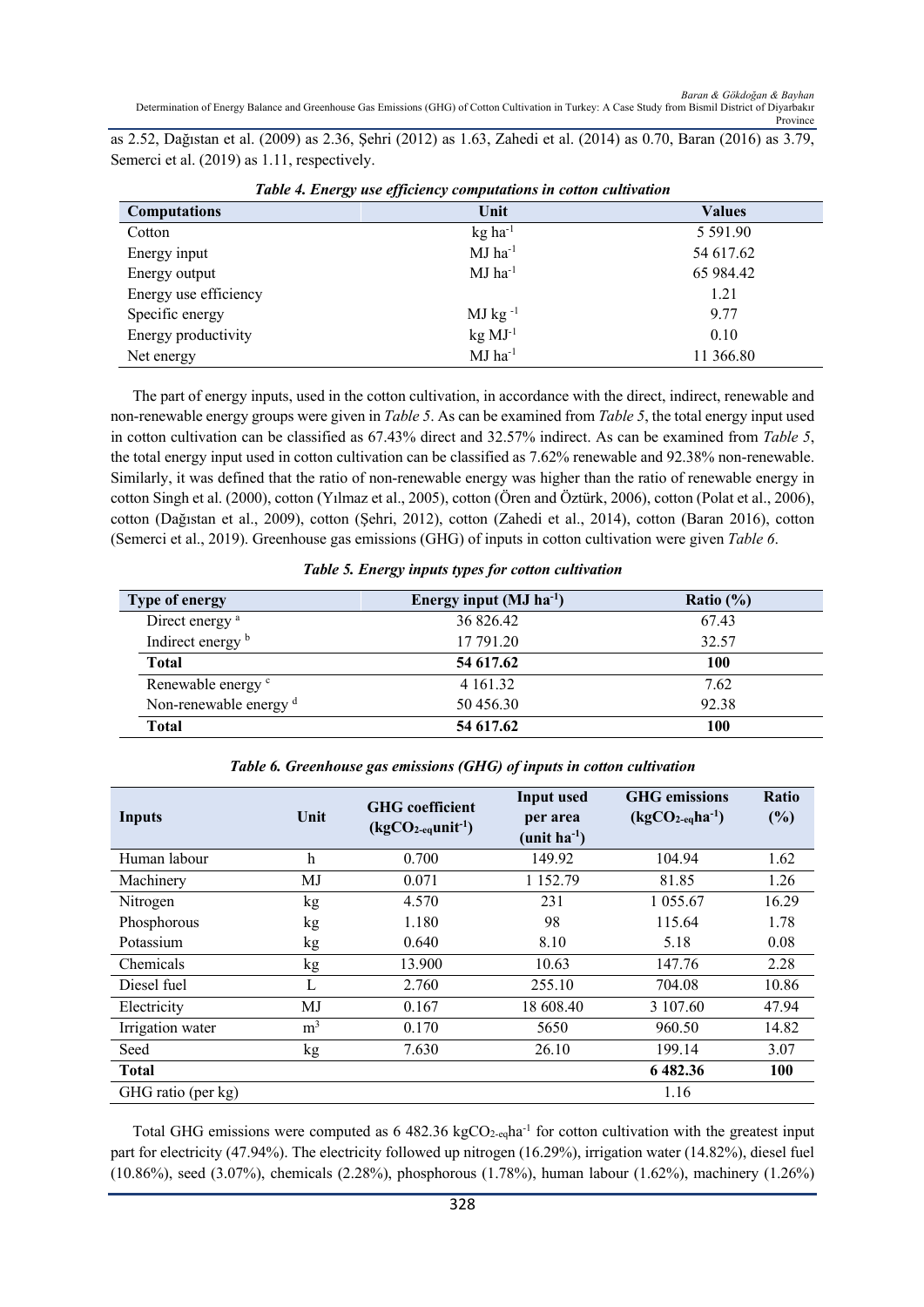and potassium (0.08%), respectively. Additionally, GHG ratio value was computed as 1.16 kgCO<sub>2-eq</sub>kg<sup>-1</sup> in cotton cultivation. In previous studies, Pishgar-Komleh et al. (2012a) computed the total GHG emission of cotton cultivation as 1 195 kgCO<sub>2-eq</sub>ha<sup>-1</sup>, Pishgar-Komleh et al. (2012b) computed the total GHG emission of potato cultivation as 992.88 kgCO<sub>2-eq</sub>ha<sup>-1</sup>, Khoshnevisan et al. (2013) computed the total GHG emission of wheat cultivation as 2 711.58 kgCO<sub>2-eq</sub>ha<sup>-1</sup>, Mohammadi-Barsari et al. (2016) computed the total GHG emission of watermelon cultivation as  $461.41 \text{ kgCO}_{2\text{-eq}}$ ha<sup>-1</sup>, Eren et al. (2019) computed the total GHG emission of sugar beet cultivation as  $4742.69 \text{ kgCO}_{2\text{-eq}}$ ha<sup>-1</sup> etc.

# **4. Conclusions**

Based on this study following conclusions were defined on cotton cultivation.

The energy inputs of electricity energy 18 608.40 MJ ha<sup>-1</sup> (34.06%), chemical fertilizers energy with 15 254.67 MJ ha<sup>-1</sup> (27.93%) and diesel fuel energy with 14 364.68 (26.30%) were the first, second and third part in the total energy inputs. Reducing of the electricity usage, chemical fertilizers usage and diesel fuel usage are the most suitable ways of energy management in this study.

Energy use efficiency, specific energy, energy productivity and net energy in cotton cultivation were computed as 1.21, 9.77 MJ kg<sup>-1</sup>, 0.10 kg MJ<sup>-1</sup> and 11 366.80 MJ ha<sup>-1</sup>, respectively. Total energy inputs in cotton cultivation can be classified as 67.43% direct, 32.57% indirect, 7.62% renewable and 92.38% non-renewable. Reducing of chemical fertilizers (nitrogen, phosphorous and potassium) inputs and increasing of energy use efficiency is important for energy balance. Thus, farmyard manure usage should be increased.

Total GHG emissions were computed as 6 482.36 kgCO<sub>2-eq</sub>ha<sup>-1</sup> for cotton cultivation with the greatest part for electricity 3 107.60 kgCO<sub>2-eq</sub>ha<sup>-1</sup> (47.94%). The electricity followed up nitrogen 1 055.67 kgCO<sub>2-eq</sub>ha<sup>-1</sup> (16.29%), irrigation water 960.50 kgCO<sub>2-eq</sub>ha<sup>-1</sup> (14.82%), the second and third part in the total GHG emissions, respectively.

Applying soil analysis to specify the soil fertilizer needs (to reduce high chemical fertilizer energy usage and GHG emissions), usage efficient electric pumps for irrigation, changing the traditionally irrigation systems to modern ones and usage wheat variety with high productivity are strongly submitted (Khoshnevisan et al., 2013). By following these recommendations yield and energy ratio will increase in cotton cultivation.

# **Acknowledgment**

We would like to thank the cotton producers who supported us in the survey.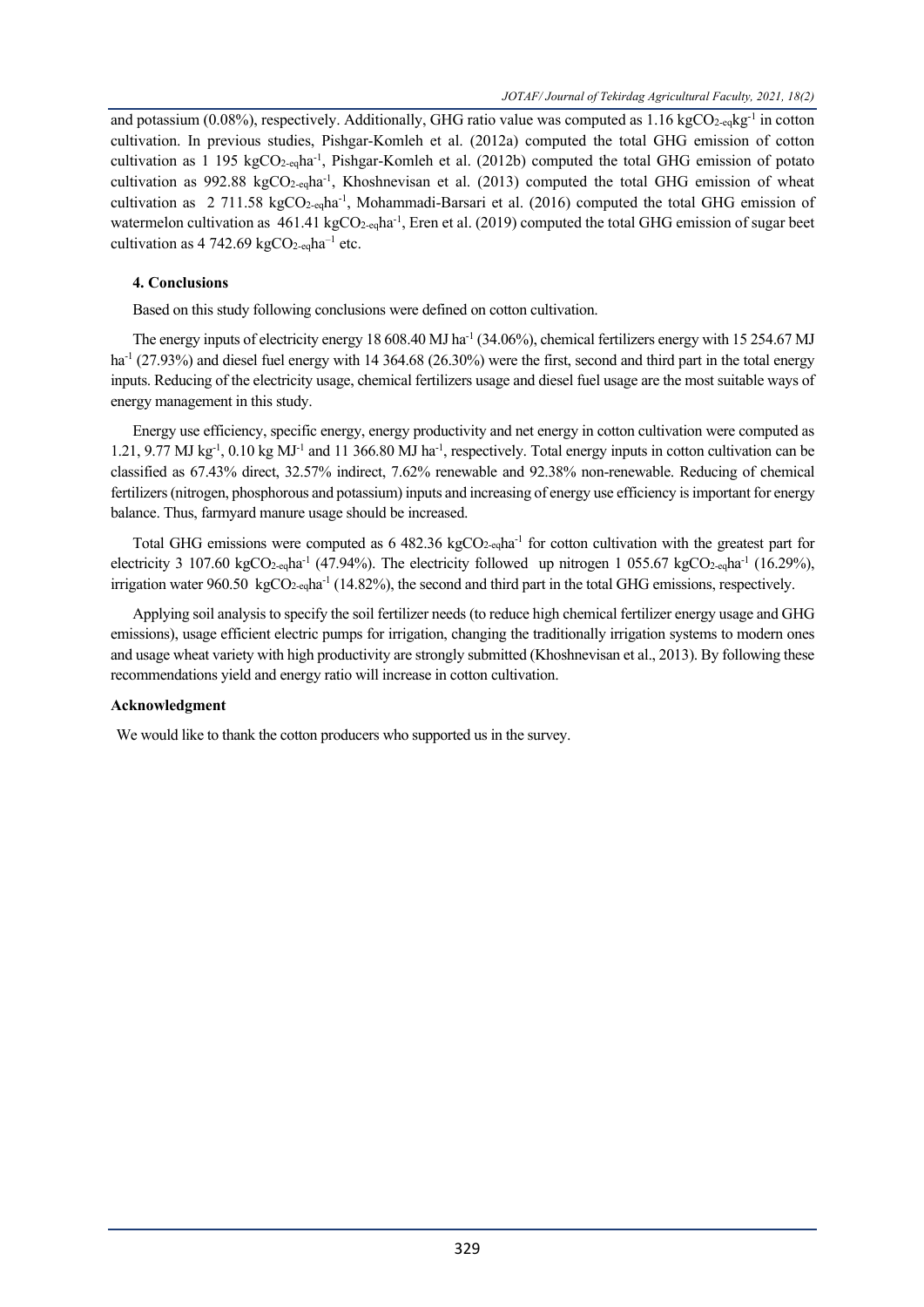#### **References**

Akdemir, S., Calavaris, C., Gemtos, T. (2017). Energy balance of sunflower production. Agronomy Research, 15(4): 1463-1473.

- Anonymous, (2020a). T.C. Kalkınma Bakanlığı, Karacadağ Kalkınma Ajansı. Diyarbakır ve Şanlıurfa İllerinde Pamuk Sektörü Envanterinin Hazırlanması Projesi (Başbağ, S., Ekinci, R., Akıncı, C., Akın, S., Öcal Kara, F., Tonçer, Ö.) https://www.karacadag.gov.tr/Dokuman/Dosya/www.karacadag.org.tr\_8\_WH3D93PC\_diyarbakir\_ve\_sanliurfa\_illerinde\_pamuk\_sektor u\_envanterinin\_hazirlanmasi\_projesi.pdf, (accessed date: 21.01.2020).
- Anonymous, (2020b). T.C. Ticaret Bakanlığı. Esnaf, Sanatkarlar ve Kooperatifçilik Genel Müdürlüğü. 2018 Yılı Pamuk Raporu. Nisan, 2019. https://ticaret.gov.tr/data/5d41e59913b87639ac9e02e8/d0e2b9c79234684ad29baf256a0e7dce.pdf , (accessed date: 02.05.2020).
- Anonymous, (2020c). TMMOB. Ziraat Mühendisleri Odası. Pamuk Raporu, 2018. http://www.zmo.org.tr/genel/bizden\_detay.php?kod=30467&tipi=17&sube=0, (accessed date: 21.01.2020).

Anonymous, (2020d). T.C. Tarım ve Orman Bakanlığı. Tarımsal Ekonomi ve Politika Geliştirme Enstitüsü. Tarım Ürünleri Piyasaları, Pamuk.https://arastirma.tarimorman.gov.tr/tepge/Belgeler/PDF%20Tar%C4%B1m%20%C3%9Cr%C3%BCnleri%20Piyasalar%C4%B 1/2019-Ocak%20Tar%C4%B1m%20%C3%9Cr%C3%BCnleri%20Raporu/2019-Ocak%20Pamuk.pdf, (accessed date: 21.01.2020).

- Anonymous, (2020e). T.C. Kültür ve Turizm Bakanlığı, Diyarbakır İl Kültür ve Turizm Müdürlüğü. http://www.diyarbakirkulturturizm.gov.tr/TR-56881/cografya.html, (accessed date: 01.05.2020).
- Asakereh, A., Shiekhdavoodi, M.J., Safaieenejad, M. (2010). Energy consumption pattern of organic and conventional lentil in Iran a case study: Kuhdasht county. *Asian Journal of Agricultural Sciences* 2(3): 111-116.
- Banaeian, N., Omid, M., Ahmadi, H. (2011). Energy and economic analysis of greenhouse strawberry production in Tehran province of Iran. *Energy Conversion and Management* 52: 1020-1025.
- Baran, M.F. (2016). Energy efficiency analysis of cotton production in Turkey: A case study for Adıyaman province. *American-Eurasian J. Agric. & Environ. Sci.* 16 (2): 229-233.
- Baran, M.F., Gokdogan, O. (2017). Determination of energy use efficiency of sesame production. *Tekirdağ Ziraat Fakültesi Dergisi* 14(3): 73- 79.
- Barut, Z.B., Ertekin, C., Karaağaç, H.A. (2011). Tillage effects on energy use for corn silage in Mediterranean Coastal of Turkey. *Energy* 36: 5466-5475.
- Bayhan, Y. (2016). İkinci ürün ayçiçeği üretiminde farklı toprak işleme ve doğrudan ekim yöntemlerinin enerji kullanım etkinliğinin karşılaştırılması. *Tekirdağ Ziraat Fakültesi Dergisi* 13(2): 102-109.
- Brown, L.R., Flavin, C.F., French, H. (1998). State of the world. New York: WW. Norton. p. 251.
- BioGrace-II. (2015). Harmonised calculations of biofuel greenhouse gas emissions in Europe. BioGrace, Utrecht, The Netherlands. (http://www.biograce.net).
- Clark, S., Khoshnevisan, B., Sefeedpari, P. (2016). Energy efficiency and greenhouse gas emissions during transition to organic and reducedinput practices: Student farm case study. *Ecological Engineering* 88: 186-194.
- Çanakcı, M., Akıncı, İ. (2006). Energy use pattern analyses of greenhouse vegetable production. *Energy* 86: 1354-1358.
- Çelen, İ.H. (2016). Tarımsal uygulamalarda enerji kullanımı üzerine bir değerlendirme. Electronic Journal of Vocational Colleges. December 2016: 18-29.
- Çiçek, A., Erkan, O. (1996). Tarım Ekonomisinde Araştırma ve Örnekleme Yöntemleri. GOPÜ, Ziraat Fakültesi Yayınları No: 12, Ders Notları Serisi No: 6, Tokat.
- Çiçek, A., Altıntaş, G., Erdal, G. (2011). Energy consumption patterns and economic analysis of irrigated wheat and rainfed wheat production: Case study for Tokat region, Turkey. *Bulgarian Journal of Agricultural Science* 17(3): 378-388.
- Dağıstan, E., Akçaöz, H., Demirtaş, B., Yılmaz, Y. (2009). Energy usage and benefit-cost analysis of cotton production in Turkey. *African Journal of Agricultural Research* 4 (7): 599-604.
- Demircan, V., Ekinci, K., Keener, H. M., Akbolat D. & Ekinci, C. (2006). Energy and economic analysis of sweet cherry production in Turkey: A case study from Isparta province. *Energy Conversion and Management* 47: 1761-1769.
- Eren, Ö., Gökdoğan, O. Baran, M.F. (2019). Determination of greenhouse gas emissions (GHG) in the production of different plants in Turkey. *Fresenius Environmental Bulletin* 28 (2A): 1158-1166.
- Ertekin, C., Çanakcı, M., Külcü, R., Yaldız, O. (2010). Energy use in legume cultivation in Turkey. XVIIth World Congress of the International Commission of Agricultural and Biosystems Engineering (CIGR). Québec, Canada, June, 13-17, 1-9.
- Esengün, K., Erdal, G., Gündüz, O., Erdal, H. (2007). An economic analysis and energy use in stake-tomato production in Tokat province of Turkey*. Renewable Energy* 32: 1873-1881.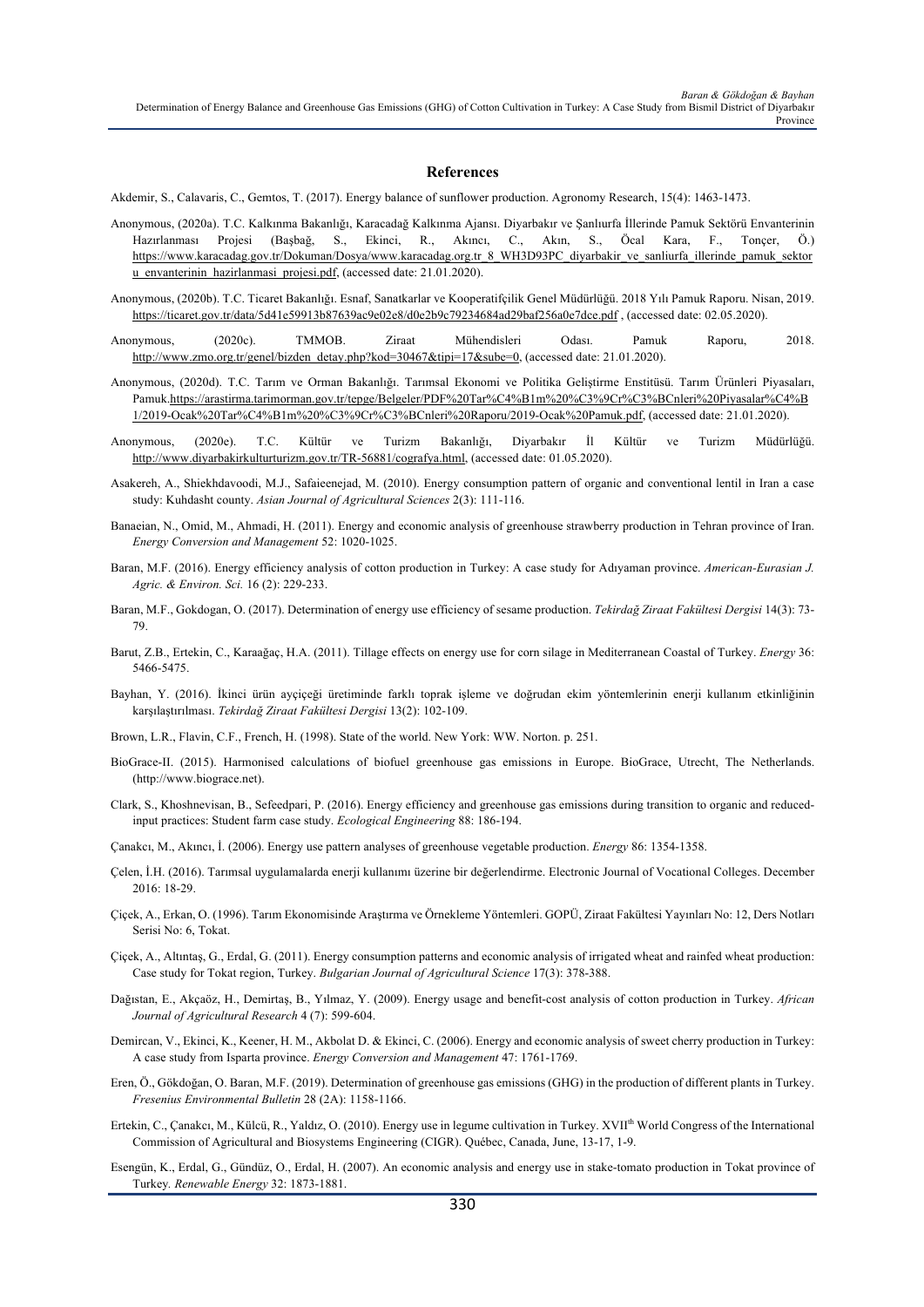- Gökdoğan, O., Sevim, B. (2016). Determination of energy balance of wheat production in Turkey: A case study of Eskil district of Aksaray province. *Tekirdağ Ziraat Fakültesi Dergisi* 13(4): 36-43.
- Hatırlı, S.A., Özkan, B., Fert, C. (2005). Energy inputs and crop yield relationship in greenhouse tomato production. *Renewable Energy* 31: 427-438.
- Hughes, D.J., West, J.S., Atkins, S.D., Gladders, P., Jeger, M.J., Fitt, B.D. (2011). Effects of disease control by fungicides on greenhouse gas emissions by U.K. arable crop production. *Pest Manag. Sci.* 67: 1082-1092.
- Houshyar, E., Dalgaard, T., Tarazgar, M.H., Jorgensen, U. (2015). Energy input for tomato production what economy says, and what is good for the environment. *Journal of Cleaner Production* 89: 99-109.
- Karaağaç, H.A., Aykanat, S., Cakır, B., Eren, Ö., Turgut, M. M., Barut, Z.B., Öztürk, H. H. (2011). Energy balance of wheat and maize crops production in Hacıali Undertaking. 11<sup>th</sup> International Congress on Mechanization and Energy in Agriculture Congress. 388-391.
- Karaağaç, H.A., Baran, M.F., Mart, D., Bolat, A., Eren, Ö. (2019). Nohut üretiminde enerji kullanım etkinliği ve sera gazı (GHG) emisyonunun belirlenmesi (Adana ili örneği). *Avrupa Bilim ve Teknoloji Dergisi* 16: 41-50.
- Karademir, E., Karademir, Ç., Ekinci, R , Sevilmiş, U. (2015). İleri generasyondaki pamuk (*Gossypium hirsutum* L.) hatlarında verim ve lif kalite özelliklerinin belirlenmesi. *Türkiye Tarımsal Araştırmalar Dergisi* 2 (2): 100-107.
- Khoshnevisan, B., Rafiee, S., Omid, M., Yousefi, M., Movahedi, M. (2013). Modeling of energy consumption and GHG (greenhouse gas) emissions in wheat production in Esfahan province of Iran using artificial neural networks. *Energy* 52: 333-338.
- Khoshnevisan, B., Shariati, H.M., Rafiee, S., Mousazadeh, H. (2014). Comparison of energy consumption and GHG emissions of open field and greenhouse strawberry production. *Renewable and Sustainable Energy Reviews* 29: 316-324.

Kızılaslan, H. (2009). Input-output energy analysis of cherries production in Tokat province of Turkey. *Applied Energy* 86: 1354-1358.

- Koçtürk, O.M., Engindeniz, S. (2009) Energy and cost analysis of sultana grape growing: A case study of Manisa, west Turkey. *African Journal of Agricultural Research* 4 (10): 938-943.
- Konak, M., Marakoğlu, T., Özbek, O. (2004) Mısır üretiminde enerji bilançosu. *Selçuk Üniversitesi Ziraat Fakültesi Dergisi* 18 (34): 28-30.
- Lal, R. (2004). Carbon emission from farm operations. *Environment International* 30: 981-990.
- Mani, I., Kumar, P., Panwar, J. S., Kant, K. (2007). Variation in energy consumption in production of wheat-maize with varying altitudes in hill regions of Himachal Prades, India. *Energy* 32: 2336-2339.
- Mandal, K. G., Saha, K. P., Ghosh, P. K., Hati, K. M. & Bandyopadhyay, K. K. (2002). Bioenergy and economic analysis of soybean based crop production systems in central India. *Biomass and Bioenergy* 23: 337-45.
- Marakoğlu, T., Çarman, K. (2009). nohut tarımında farklı üretim tekniklerinin enerji bilançosu. *Selçuk Üniversitesi Selçuk Tarım ve Gıda Bilimleri Dergisi* 23 (48): 47-50.
- Marakoğlu, T., Özbek, O., Çarman, K. (2010). Nohut üretiminde farklı toprak işleme sistemlerinin enerji bilançosu. *Tarım Makinaları Bilimi Dergisi* 6 (4): 229-235.
- Maraseni, T.N., Deo, R.C., Qu, J., Gentle, P., Neupane, P.R. (2018). An international comparison of rice consumption behaviours and greenhouse gas emissions from rice production. *Journal of Cleaner Production* 172: 2288-2300.
- Mohammadi, A., Tabatabaeefar, A., Shahin, S., Rafiee, S., Keyhani, A. (2008). Energy use and economical analysis of potato production in Iran a case study: Ardabil province. *Energy Conversion and Management* 49: 3566-3570.
- Mohammadi, A., Rafiee, S., Mohtasebi, S.S., Rafiee, H. (2010). Energy inputs-yield relationship and cost analysis of kiwifruit production in Iran. *Renewable Energy* 35: 1071-1075.
- Mohammadi-Barsari, A., Firouzi, S., Aminpanah, H. (2016). Energy-use pattern and carbon footprint of rain-fed watermelon production in Iran. *Information Processing in Agriculture* 3: 69-75.
- Mousavi-Avval, S.H., Rafiee, S., Mohammadi, A. (2011). Optimization of energy consumption and input costs for apple production in Iran using data envelopment analysis. *Energy* 36: 909-916.
- Mukherjee, K. (2008). Energy use efficiency in the Indian manufacturing sector: an interstate analysis. *Energy Policy* 36 (2): 662-72.
- Nemecek, T., Dubois, D., Huguenin-Elie, O., Gaillard, G. (2011). Life cycle assessment of Swiss farming systems: I. Integrated and organic farming. *Agriculture Systems* 104: 217-32.
- Nguyen, T.L.T., Hermansen, J.E. (2012). System expansion for handling co-products in LCA of sugar cane bio-energy systems: GHG consequences of using molasses for ethanol production. *Applied Energy* 89: 254-261.
- Özkan, B., Kürklü, A., Akçaöz, H. (2004). An input-output energy analysis in greenhouse vegetable production: A case study for Antalya region of Turkey. *Biomass and Bioenergy* 26: 89-95
- Ören, M.N., Öztürk, H.H. (2006). An analysis of energy utilization for sustainable wheat and cotton production in Southeastern Anatolia Region of Turkey. *Journal of Sustainable Agriculture* 29 (1): 119-130.

Öztürk, H.H. (2011). Bitkisel Üretimde Enerji Yönetimi. Hasad Yayıncılık, Ankara. 256, ISBN: 978-975-8377-78-7.